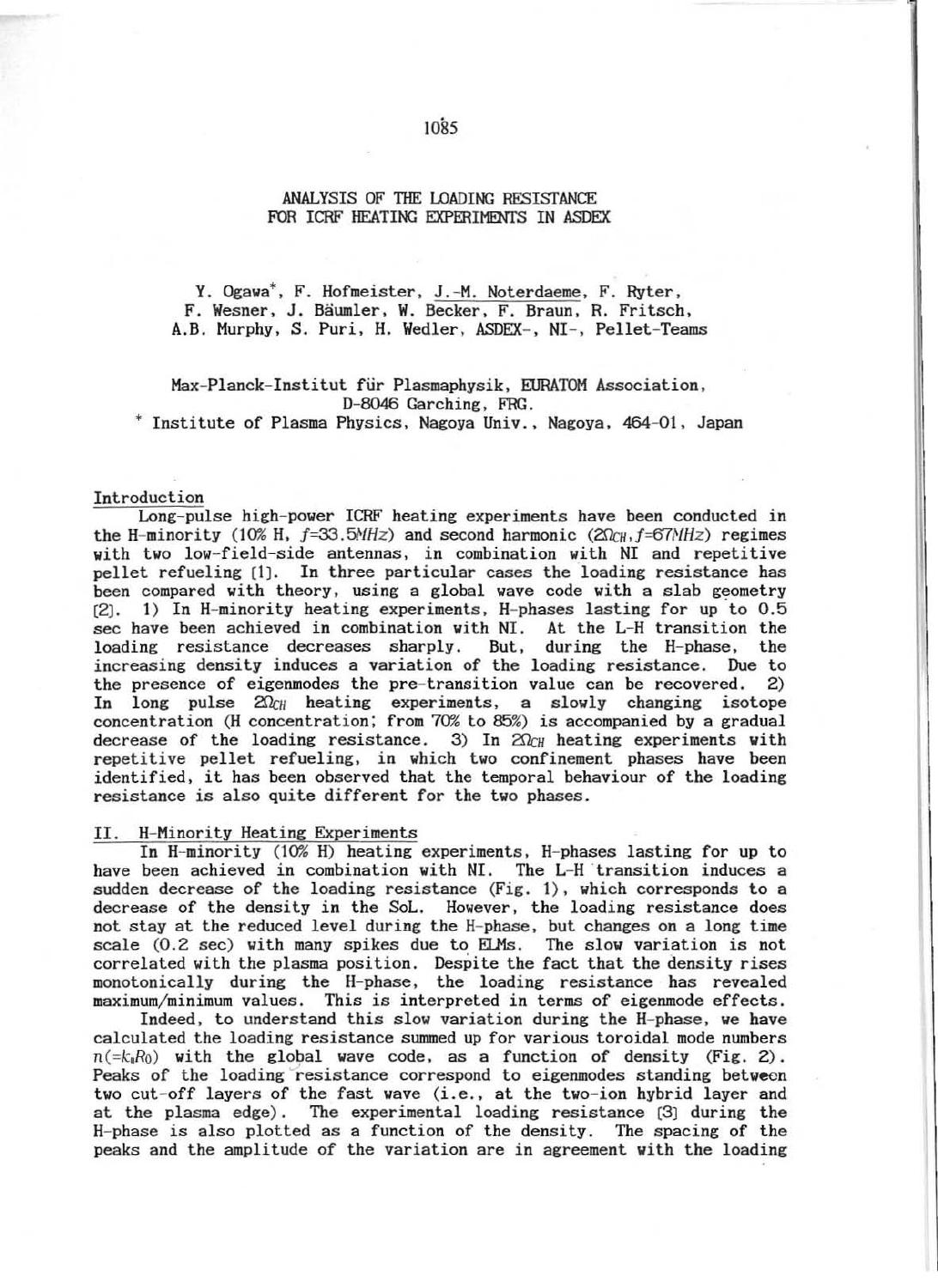resistance calculated for  $n \ge 16$ . Therefore, we conclude that the slow variation of the loading resistance during the H-phase indicates the existence of the eigenmode. This is the first clear evidence of eigenmodes in ASDEX. Note that the theory predicts the disappearance of the eigenmode, if the percentage of hydrogen is reduced below 5%.



Fig. 1 H-mode discharge in H-minority heating experiments. 10%

111. Second Harmonic Heating Experiments 111.1 Long pulse discharge \_

Figure 3 shows a typical long pulse discharge for  $20c_H$  heating experiments, where NI was used only at the beginning of the ICRF pulse. Let us first discuss the beneficial role of the NI (either  $H^0$  or  $D^0$ ). The loading resistance has been calculated as a function of the hydrogen temperature  $T_H(0)$ . The loading resistance increases monotonically with  $T_H(0)$  below 1 keV, and saturates at  $T_H(0) > 1$  keV. Since the ion temperature in the ohmic phase is 0.6-0.7 keY in ASDEX plasmas and increases with NI pre- heating above 1 keV, the achieved better loading could be one reason why NI at the beginning of the rf pulse is beneficial for rf operation .

Fig. t are also plotted.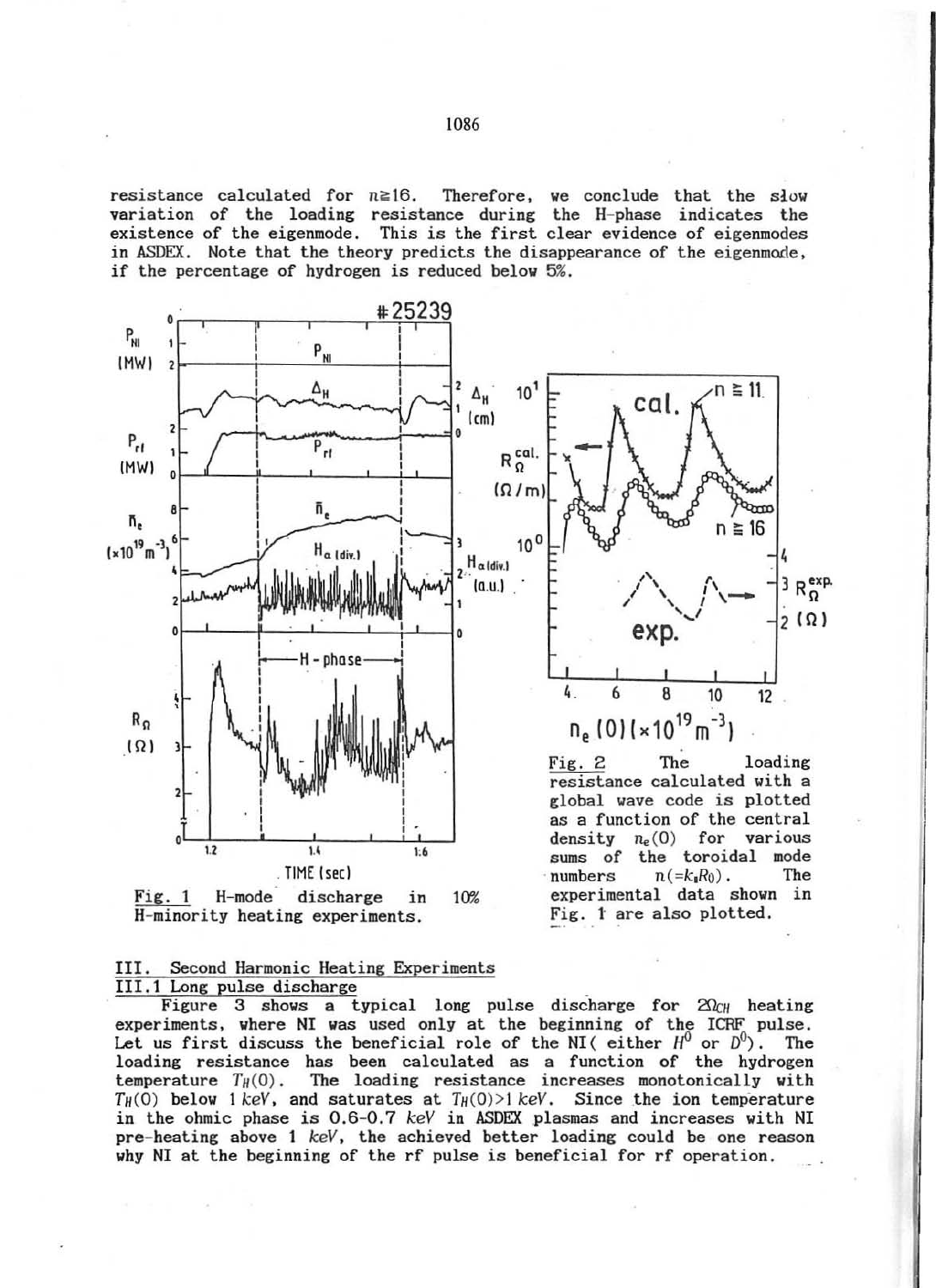After the turn-off of NI, the gradual decrease of the loading resistance has been observed on a long time scale (1 sec), accompanied by a slowly changing isotope concentration ( the H concentration increases from 70% to 85%). Other parameters are constant. From the computer code we found indeed that, as the H concentration is increased from 50% to 100%, the loading resistance decreases slightly, in agreement with the experimental observations. This can be understood in terms of the difference in the cut-off density for the fast wave between deuterium D and hydrogen H; i.e.,  $n_H(cut-off)/n_D(cut-off)=(\omega+\Omega_{CH})/(\omega+\Omega_{CD})=1.2$  for all various toroidal mode numbers  $n(-k_1R_0)$ . Figure 4 shows the positions of the cut-off for H and D ions. When D is replaced by H, the position of the cut-off for the fast wave moves about 0.33 cm away from the antenna, giving a slight deterioration of the antenna-plasma coupling.





III.2 Repetitive Pellet Refueling

In  $2\Omega_{CH}$  heating experiment refueled by repetitive pellet injection, two confinement phases (phase I and II) have been observed [1]. The improved confinement phase (phase II) is characterized by a peaked density profile, accompanied by a deeper penetration of the pellet. Figure 5 shows the

Max-Planck-Institut für Plasmaphysta 8046 Garching bai München

The gradual decrease of the resistance experimentally observed could thus be explained by the increase of the cut-off for Н enriched plasmas, although the role of eigenmodes or changes in the SoL can not be excluded.